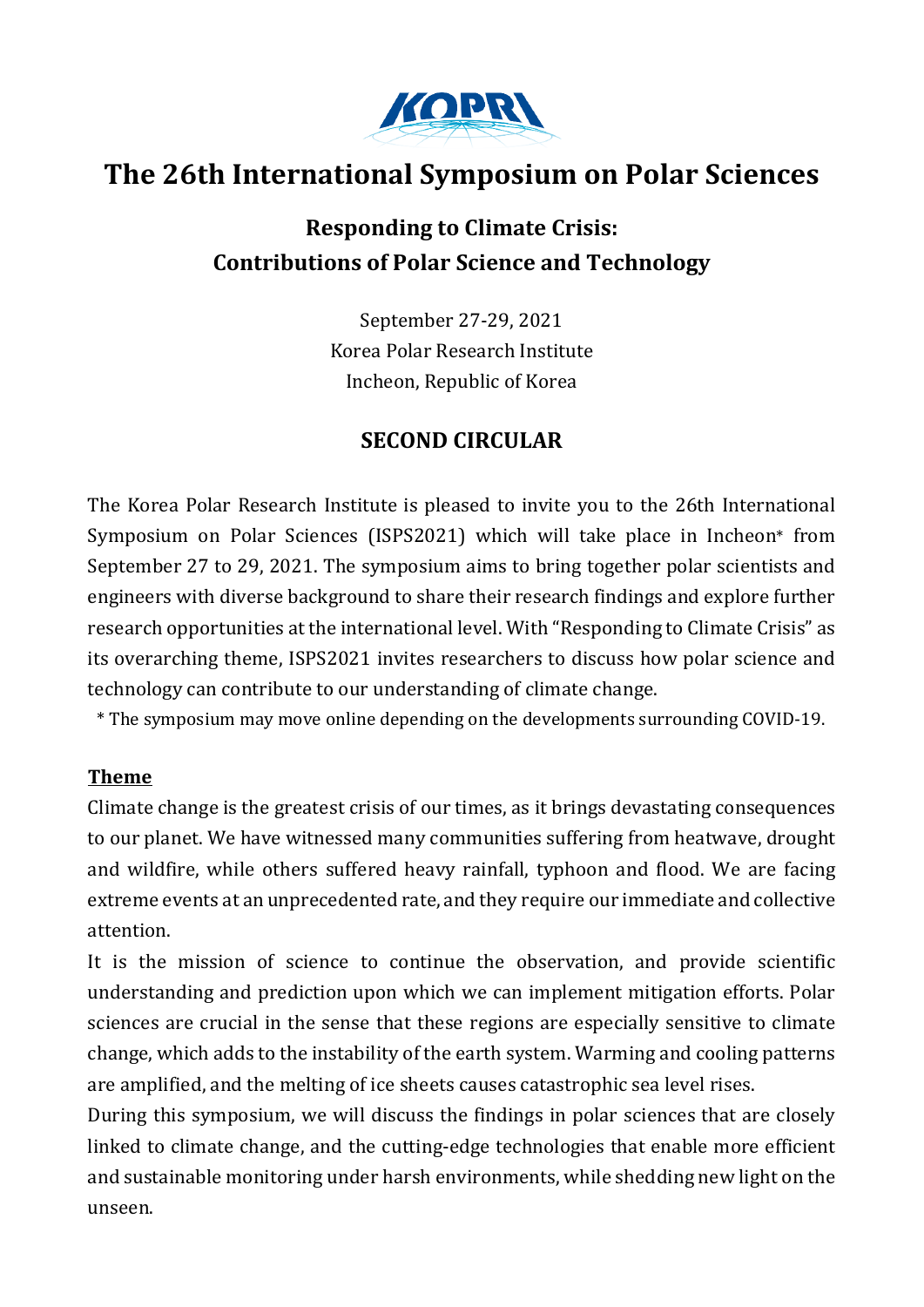#### **Sessions**

# **· Polar climate science in the context of global climate crisis**

The consequences of climate change to the planet are becoming more concerning, so much that we are descibing it as a "climate crisis." The polar regions are highly sensitive, and polar observations show the impact of climate change vividly. Polar climate system also has substantial impacts on lower latitudes. Climate science monitors polar climate and unveils dynamic mechanism of global climate system, thereby contributing to our understanding of the climate change and ability to make better predictions. In this session, we will share the latest research findings and identify where we stand in order to go forward in facing the climate crisis.

# **· Cryosphere evolution and sea-level change**

Cryosphere is one of the most vulnerable components on Earth challenged by the climate crisis. Global warming accelerates the collapse and melting of ice shelves and glaciers, and we have seen the massive loss of the ice sheets in Greenland and West Antarctica contributing to the recent fast global mean sea level (GMSL) rise.

This session invites studies using observational and/or modeling approaches to understand the recent sea-level changes, and to project future sea-level changes, especially related to the ongoing cryospheric evolutions such as ice sheet dynamics, iceocean boundary interactions, and atmosphere-ice-ocean interactions.

# **· Sea ice and polar oceans in rapid transition**

The ice-covered environment of the polar oceans is at the frontlines of climate change, and there is a great need for reliable scientific data and information about the complex changes that are currently underway. However, due to the difficulty of accessing the polar oceans, there is a significant gap when it comes to in-situ observations, especially when compared to other oceans. Continuous efforts are required to understand the rapid changes in the sea ice and polar ocean environment, and with new technologies that can overcome the challenging environmental conditions. To this end, this session invites relevant multidisciplinary researches conducted by various means, including field observations, remote sensing, and modeling.

# **· A paleoclimate perspective on climatic and environmental extremes**

Paleoclimate archives have provided a unique opportunity to assess how the Earth's system responds to changes in natural forcings. The reconstruction of the past from paleorecords is essential not only in understanding the natural climate evolution, but also in exploring the consequences of the anthropogenic forcing that have brought about the climate crisis we face today. This session gathers perspectives from reconstruction and modeling of past climatic and environmental extremes at a variety of scales in time and space.